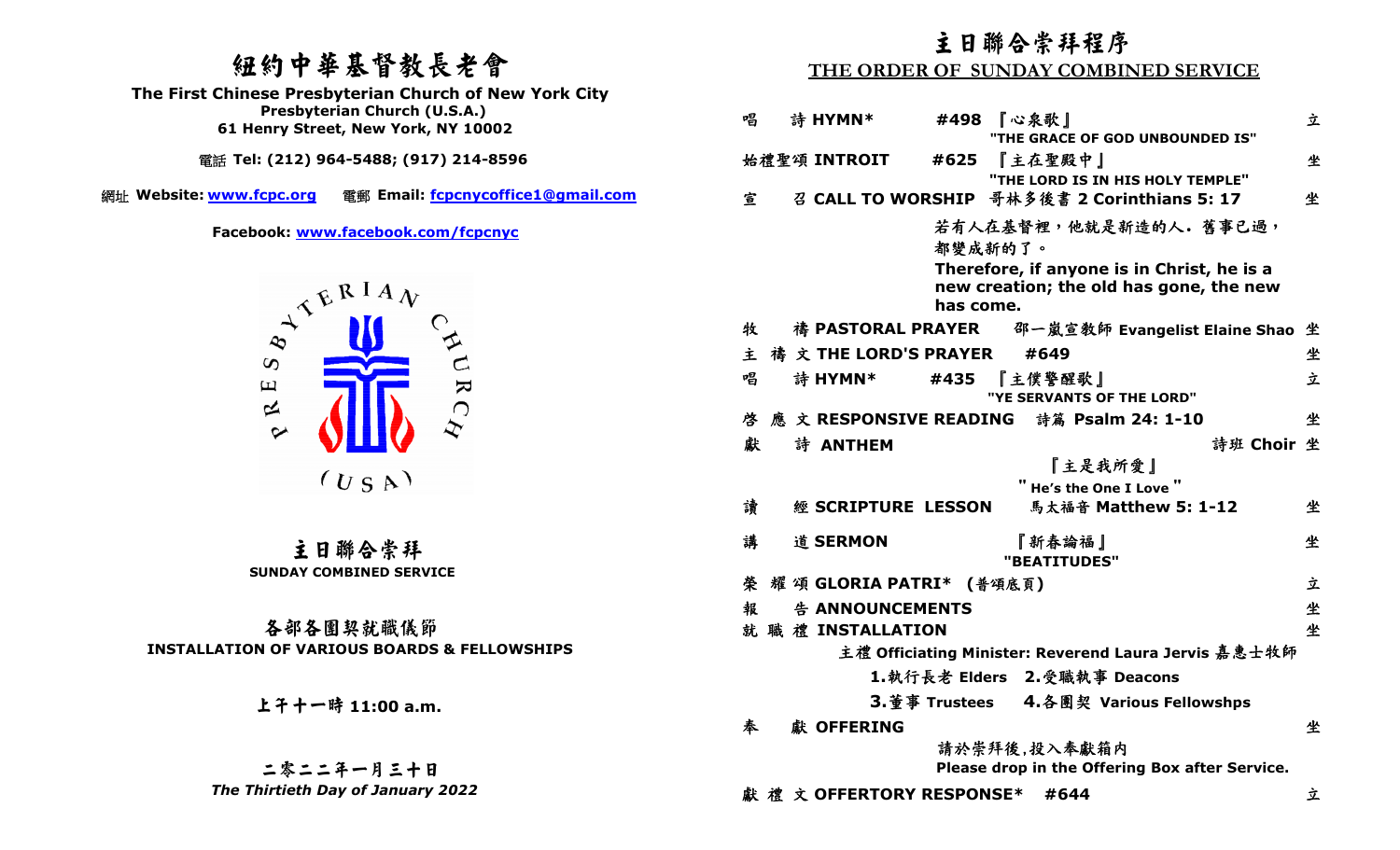| 祝 | 福 BENEDICTION* |                           | Reverend Laura Jervis 嘉惠士牧師 立 |   |
|---|----------------|---------------------------|-------------------------------|---|
|   | 阿 們 頌 AMEN*    | #675                      |                               | 立 |
| 唱 | 詩 HYMN*        | #309                      | 『永恆之君前導歌』                     | 立 |
|   |                | "LEAD ON, O KING ETERNAL" |                               |   |

*\*Please Stand*

# 啟應文: 詩篇 **<sup>24</sup>** 篇**: 1-10**

### 主席啟: (大衛的詩) 地和其中所充滿的,世界和住在其間的,都屬耶和華。

### 會眾應: 祂把地建立在海上,安定在大水之上。

- 啟: 誰能登耶和華的山? 誰能站在祂的聖所?
- 應: 就是手潔心清,不向虛妄,起誓不懷詭詐的人。
- 啟: 他必蒙耶和華賜福,又蒙救他的上帝使他成義。
- 應: 這是尋求耶和華的族類,是尋求祢面的雅各。
- 啟: 眾城門哪,你們要抬起頭來! 永久的門戶,你們要被舉起! 那榮耀的王 將要進來!
- 應: 榮耀的王是誰呢? 就是有力有能的耶和華,在戰場上有能的耶和華!
- 啟: 眾城門哪,你們要抬起頭來! 永久的門戶,你們要把頭抬起! 那榮耀的 王將要進來!
- 應: 榮耀的王是誰呢? 萬軍之耶和華,祂是榮耀的王!

### **Responsive Reading: Psalm 24:1-10**

- 1The earth is the Lord's, and everything in it, the world, and all who live in it;
- 2for he founded it upon the seas and established it upon the waters.
- 3Who may ascend the hill of the Lord? Who may stand in his holy place?<br>4 He who has clean hands and a pure heart, who does not lift up his soul
- 4 He who has clean hands and a pure heart, who does not lift up his soul to an idol or swear by what is false.
- 5He will receive blessings from the Lord and vindication from God his Savior.
- 6 Such is the generation of those who seek him, who seek your face, O God of Jacob.
- 7 Lift up your heads, O you gates; be lifted up, you ancient doors, that the King of glory may come in.
- 8Who is this King of glory? The Lord strong and mighty, the Lord mighty in battle.
- 9 Lift up your heads, O you gates; lift them up, you ancient doors, that the King of glory may come in.
- 10 Who is He, this King of glory? The Lord Almighty He is the King of glory.

# 講道經文: 馬太福音 5: 1-12

- 1 耶穌看見這許多的人,就上了山,既已坐下,門徒到祂跟前來,
- 2 祂就開口教訓他們,說:

- 3 虛心的人有福了,因為天國是他們的.
- 4 哀慟的人有福了,因為他們必得安慰.
- 5 溫柔的人有福了,因為他們必承受地土.
- 6 飢渴慕義的人有福了,因為他們必得飽足.
- 7 憐恤人的人有福了,因為他們必蒙憐恤.
- 8 清心的人有福了,因為他們必得見上帝.
- 9 使人和睦的人有福了,因為他們必稱為上帝的兒子.
- 10 為義受逼迫的人有福了,因為天國是他們的.
- 11 人若因我辱罵你們,逼迫你們,揑造各樣壞話毀謗你們,你們就有 福了.
- 12 應當歡喜快樂,因為你們在天上的賞賜是大的.在你們以前的先 知,人也是這樣逼迫他們.

## **Scripture Lesson: Matthew 5: 1-12**

- 1 Now when He saw the crowds, He went up on a mountainside and sat down. His disciples came to Him,
- 2 and He began to teach them, saying
- Blessed are the poor in spirit, for theirs is the kingdom of heaven.
- 4 Blessed are those who mourn, for they will be comforted.
- 5 Blessed are the meek, for they will inherit the earth.
- 6 Blessed are those who hunger and thirst for righteousness, for they will be filled.
- 7 Blessed are the merciful, for they will be shown mercy.
- 8 Blessed are the pure in heart, for they will see God.
- 9 Blessed are the peacemakers, for they will be called sons of God.
- 10 Blessed are those who are persecuted because of righteousness, for theirs is the kingdom of heaven.
- 11 Blessed are you when people insult you, persecute you and falsely say all kinds of evil against you because of me.
- 12 Rejoice and be glad, because great is your reward in heaven, for in the same way they persecuted the prophets who were before you.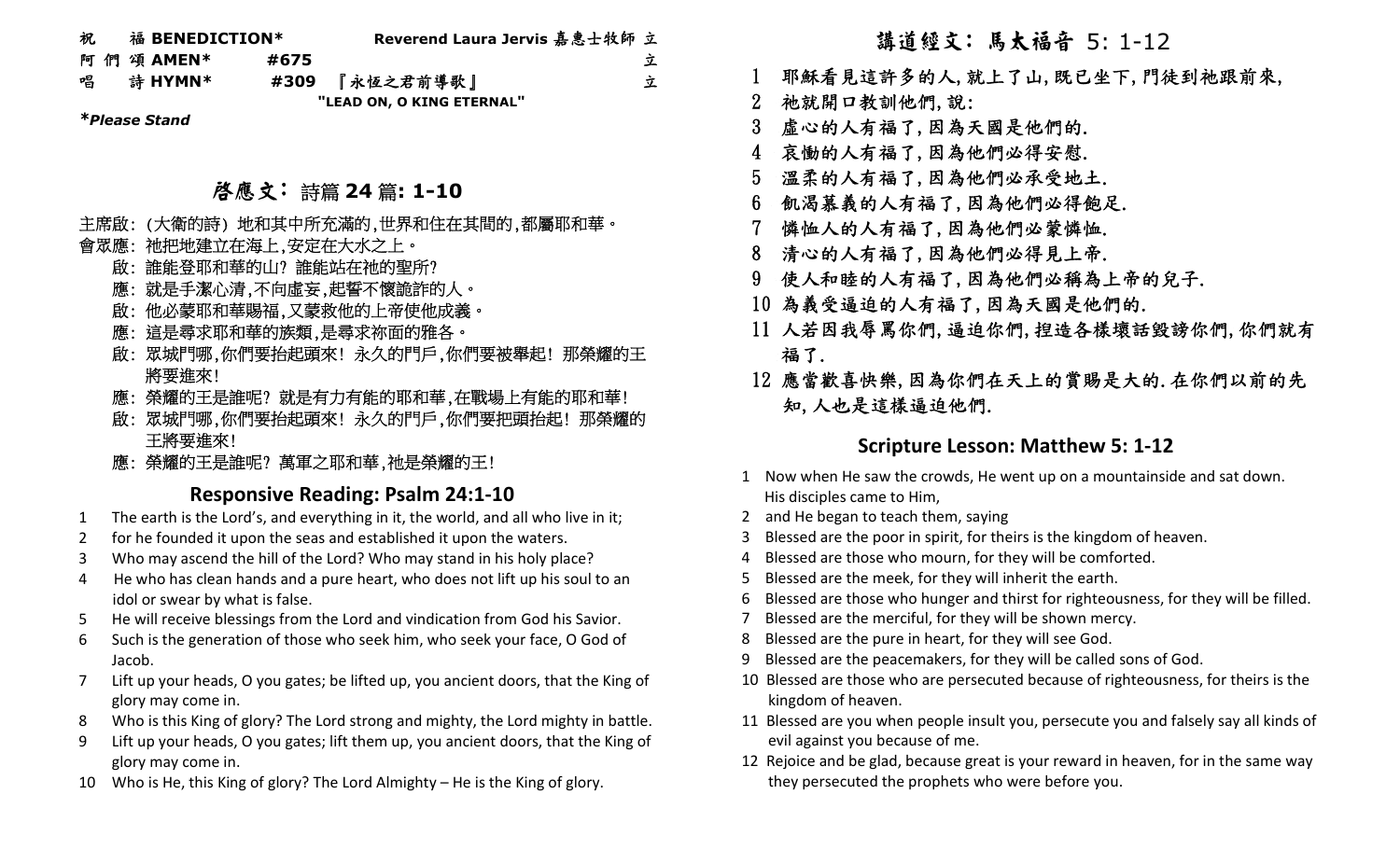# 執行長老、受職執事就職問答**INSTALLATION OF ELDERS & DEACONS**

### **1.**你願意信賴耶穌基督,承認祂是世界的主,教會的元首,藉著祂而相信一位 上帝,父、子和聖靈?

 Do you trust in Jesus Christ your Savior, acknowledge Him Lord of all and Head of the church, and through Him believe in one God, Father, Son and Holy Spirit?

**2.**你是否接受新舊約聖經,由聖靈感動而成,在普世教會中,對基督是獨具權 威的見證,是上帝對你所曉諭的話語?

 Do you accept the Scriptures of the Old and New Testaments to be, by the Holy Spirit, the unique and authoritative witness to Jesus Christ in the church universal, and God's Word to you?

**3.**你是否真誠地接受在本教會信仰中之改正宗信條,它對聖經有關指導信仰 上的解釋是真實和可信賴的,你是否在這些信條指引下來指導會眾?

 Do you sincerely receive and adopt the essential tenets of the Reformed faith as expressed in the confessions of our church as authentic and reliable expositions of what Scripture leads us to believe and do, and will you be instructed and led by those confessions as you lead the people of God?

**4.**你是否願意在不斷遵行耶穌教訓中,在聖經的權威中,在承認本教會信仰 中履行你的職責?

 Will you fulfill your office in obedience to Jesus Christ, under the authority of Scripture, and be continually guided by our confessions?

**5.**你是否接受本教會教政的管轄,依從本教會的法規在教會職務上,在上帝 之言和祂的靈的導引下與眾同工為友一起工作?

 Will you be governed by our church's polity, and will you abide by its discipline?

 Will you be a friend among your colleagues in ministry, working with them, subject to the ordering of God's Word and Spirit?

### **6.**你是否願意在個人生活中,依從主耶穌基督,愛你的鄰舍,為世界的和好 而工作?

 Will you in your own life seek to follow the Lord Jesus Christ, love your neighbors, and work for the reconciliation of the world?

### **7.**你是否答允促進教會的和平、合一和清潔?

Do you promise to further the peace, unity, and purity of the church?

**8.**你是否願意以你的毅力,才智和愛心來服務上帝的子民?

 Will you seek to serve the people with energy, intelligence, imagination and love?

### (對長老) 你 培養和服務,你是否願在本教會行政管理上分擔教政和法規的責任,在你的職 是否願意作一個忠心的長老,看顧上帝的子民,供給他們崇拜、 務上表彰耶穌基督的仁愛和公義?

 **(For Elders)** Will you be a faithful elder, watching over the people, providing for their worship, nurture and service? Will you share in government and discipline, serving in governing bodies of the church, and in your ministry will you try to show the love and justice of Jesus Christ?

# (對執事) 你是否願意作一個忠心的執事,奉行教導慈惠、關懷的職務,引導 會眾去幫助那些無親無朋和缺乏當中的人,在你的職務上顯出耶穌基督的仁愛和公義?

 **(For Deacons)** Will you be a faithful deacon, teaching charity, urging concern and directing the people's help to the friendless and those in need? In your ministry will you try to show the love and justice of Jesus Christ?

### (對會眾 **For Congregation**)

## **1.**本堂之諸位會友,你們是否接受他們為本堂長老(執事),他們為上帝透過本堂教友的呼聲所選召,在跟隨耶穌基督的路上來領導我們?

 Do we, the members of the church, accept them as elders (or deacons), chosen by God through the voice of this congregation to lead us in the way of Jesus Christ?

# **2.**你們是否應允**,**當他們引導我們服侍教會獨一的元首耶穌基督的時候**,**鼓勵他們**,** 尊重他們的決定和跟從他們**?**

 Do we agree to encourage them, to respect their decisions and to follow as they guide us, serving Jesus Christ, who alone is Head of the church?

## **(**會眾若肯定,請起立表示. **Please stand if you agree.)**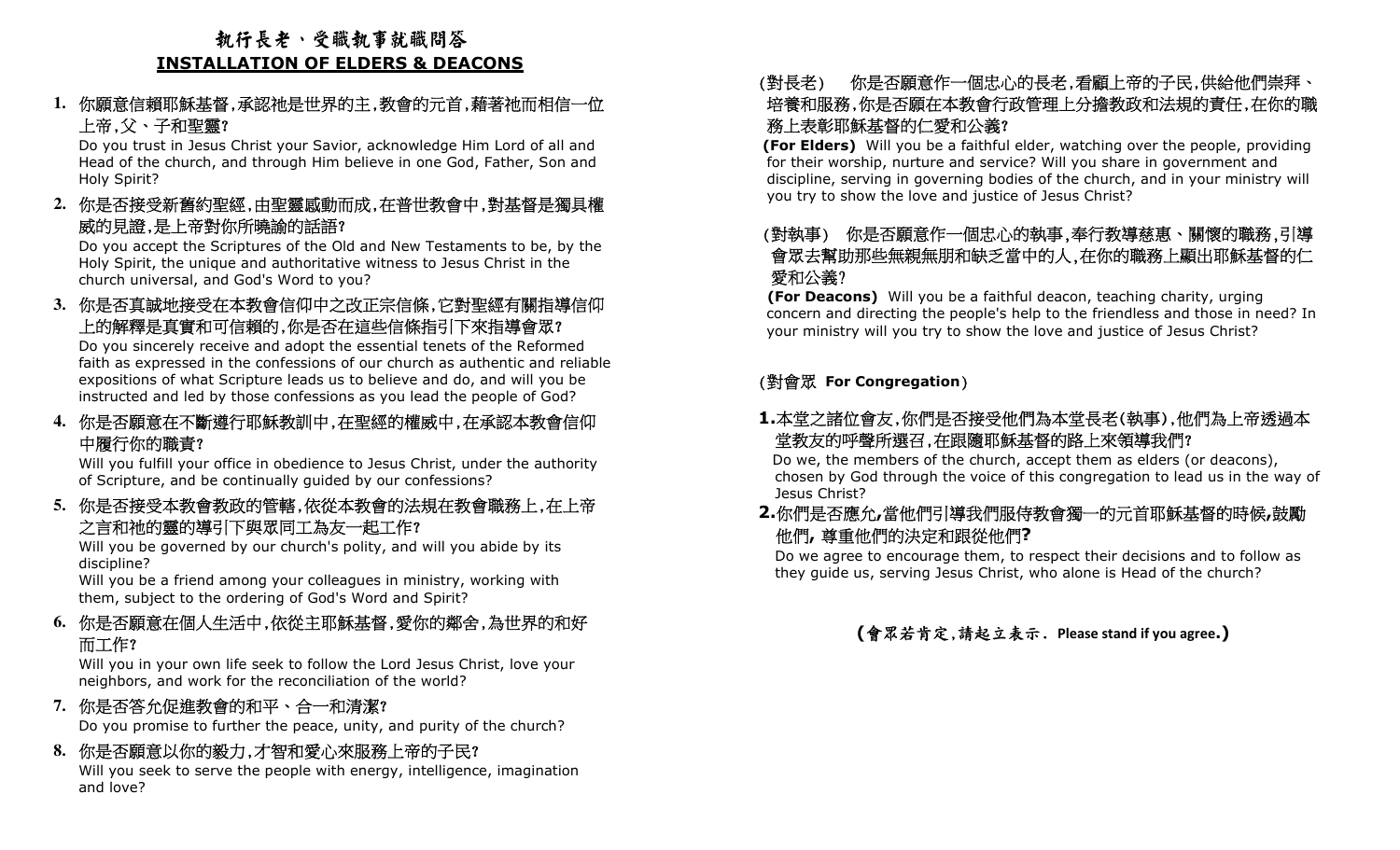# 教會董事就職儀節**INSTALLATION OF TRUSTEES**

### 邀請:

### 受職人願詞:

親愛的弟兄姊妹,你們已照例正式被選為本堂的董事.你們的職位,是與教會的幸福, 有重要的關係,因此,是神聖的.你們應當時常記得你們在這職位上所行的事,會決定 教會是否能夠對於上帝的國,作出貢獻.你們應當將你們的職位,看為服務天國的機 會.但願你們因為做主的受託人,得著快樂,知道你們是為主的教會,奉獻你們的時間 與才力,你們是與主同工.我現在要請你們表示你們就職的宗旨.

### 我要問你們: (問) 你們是否應許,為本堂事務,殷勤負責? 你們是否應許,謀求本教會的和平,合一,與清潔? (答) 我們應許.

 *Will these elected trustees please come forward:* [**To the Trustee**]

 Dear brothers and sister, you have been officially elected as trustees of this church. Your position is important to the welfare of the church, therefore, it is holy. You must always remember that what you do will determine whether the church makes contribution toward God's kingdom. You must take this as an opportunity for serving in God's kingdom. As God's steward and coworker, may you be happy and know that you are offering your time, energy and ability for His church.

Please answer these questions:

Do you promise to serve the church with diligence?

 Do you promise to further the peace, unity and purity of the church? 會眾願詞:

### 你們是否接受,承認這四位弟兄姊妹為本堂的董事?你們是否應許,在他們為教會謀求幸福的工作上,竭誠支持他們?

### [**To the Congregation**]

 Do you accept and recognize these brothers and sister as trustees of this church?

 Do you agree to support them in their effort to work toward the welfare of this church?

### **(**會眾若肯定,請起立表示. **Please stand if you agree.)**祝禱:

### 萬善之源,我們的上帝,懇求祢引導這四位弟兄姊妹,為祢教會服務.使他們一切的 計劃與工作,都能順利.獎勵他們的忠誠,使他們覺得,是祢使用他們,完成祢在我 主耶穌基督裏所顯示的旨意. 阿們.

### [**Prayer**]

 Our God, the source of all goodness, we pray that you will guide these brothers and sister as that they may know that everything that they plan and do are to fulfill your will as revealed to us through Jesus Christ. Amen.

# 就職禮 **(INSTALLATION)**

# **2022-2024** 年度執行長老 **(Elders)**

### 陳張愛萍 **(Ada Chan)**曾 偉 青 **(William Tsang)**

鍾 鎮 練 **(David Chung)**

# **2022-2024** 年度受職執事 **(Deacons)**

李趙玉琴 **(Jadine Lee)** 林 潔 **(Kit Lam)** 雷甄惠珍 **(Christine Louie)**

# **2022-2024** 年度董事 **(Trustees)**

李許妙梨 **(Miao Li Lee)**  李 乃 祥 **(Niteung Lee)** 唐 顯 慶 **(Hian Khing Teng)** 

# **2022-2023** 年度董事 **(Trustee)**

曾 偉 青 **(William Tsang)**

### 伉儷團契職員 (2022) **(2022)** THE MARRIED COUPLES FELLOWSHIP (2022)

| 團 | 長: 方鈺澄伉儷       |       |
|---|----------------|-------|
|   | 副團長兼靈修:鍾鎮練伉儷   |       |
|   | 書 記兼財 政: 關悅雄伉儷 |       |
| 生 | 活:翁華健伉儷        | 梁美娥長老 |
| 總 | 務: 李許妙梨長老      | 林務堅伉儷 |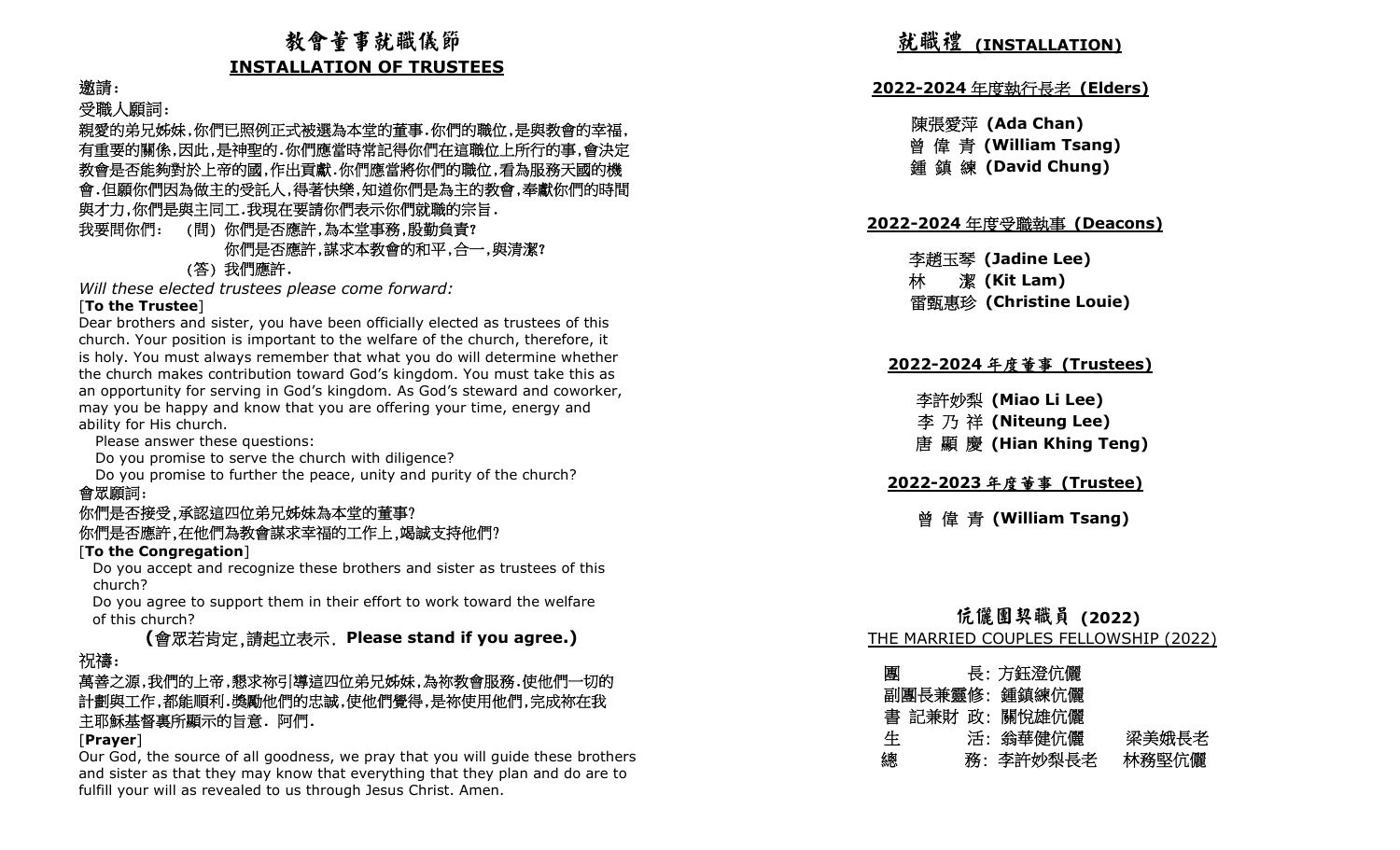|   | 主 席: | 梁桑南長老                 |            |
|---|------|-----------------------|------------|
|   |      | 副主席兼財政: 陳盧秀華執事        |            |
| 書 | 記:   | (正) 余健雄先生             | (副) 唐陳雪莉女士 |
| 靈 | 修:   | (正) 翁華健長老             | (副) 黃陳淑嫻女士 |
| 聯 | 誼:   | (正) 陳鳳仙女士             | (副) 余美霞女士  |
| 探 | 訪:   | (正) 伍黃逢笑女士            | (副) 陳盧秀華執事 |
|   |      | 組員: 李余琦翠女士            | 丁德撫先生      |
| 總 | 務:   | (正) 伍黃逢笑女士 (副) 李陳婉卿女士 |            |
|   |      | 組員: 余美霞女士             | 梅靜嫻女士      |
| 顧 | 問:   | 梁李萍清長老                |            |

### 婦女部職員 (2022) - 姊女邻瞰貞 **(2022)**<br><u>THE WOMEN'S GUILD (2022)</u>

|                                                                                                                                | 中年團契職員 (2022)<br>THE SENIOR FELLOWSHIP COMMITTEE (2022)                                         |                                                                                              | 詩班職員 (2022)<br><b>THE CHOIR (2022)</b>                                                                                                                                            |
|--------------------------------------------------------------------------------------------------------------------------------|-------------------------------------------------------------------------------------------------|----------------------------------------------------------------------------------------------|-----------------------------------------------------------------------------------------------------------------------------------------------------------------------------------|
| 席:<br>主<br>副主席兼財政:<br>書<br>記:<br>(正)<br>靈<br>修:<br>(正)<br>聯<br>誼:<br>(正)<br>探<br>訪:<br>(正)<br>組員:<br>總<br>務:<br>(正)<br>顧<br>問: | 梁燊南長老<br>陳盧秀華執事<br>余健雄先生<br>翁華健長老<br>陳鳳仙女士<br>伍黃逢笑女士<br>李余琦翠女士<br>伍黃逢笑女士<br>組員: 余美霞女士<br>梁李萍清長老 | (副) 唐陳雪莉女士<br>黃陳淑嫻女士<br>(副)<br>余美霞女士<br>(副)<br>陳盧秀華執事<br>(副)<br>丁德撫先生<br>(副) 李陳婉卿女士<br>梅靜嫻女士 | 長:林務堅長老<br>詩<br>班<br>副詩班長兼財政: 鍾鎮練長老<br>書: 黃杰慧小姐<br>文<br>總<br>務: 黃李雪清執事<br>李趙<br>詩班獻詩歌詞<br>主是我所愛<br>基督救主為我受痛苦,主是我所愛,為我罪氵<br>基督救主要為我再來,主是我所愛,像主形<br>副歌:主是我所愛,主是我所愛祂死為排<br>故主是我唯一所愛。 |
|                                                                                                                                | 婦女部職員 (2022)                                                                                    |                                                                                              | He's the One I Love                                                                                                                                                               |
|                                                                                                                                | THE WOMEN'S GUILD (2022)                                                                        |                                                                                              | Christ, the Saviour, is coming for me, He's the o<br>and like Him I shall glorified be, he's the one I                                                                            |
| 席:<br>主                                                                                                                        | 雷甄惠珍執事                                                                                          |                                                                                              | Refrain: He's the one I love, He's the one I love, I                                                                                                                              |
| 副主席兼財政:                                                                                                                        | 林<br>潔執事                                                                                        |                                                                                              | and now lives to keep me, that's why He's th                                                                                                                                      |
| 書<br>記:<br>(正)                                                                                                                 | 唐陳雪莉女士                                                                                          | 黃陳淑嫻女士<br>(副)                                                                                |                                                                                                                                                                                   |
| 靈<br>修:<br>(正)                                                                                                                 | 方李芳執事                                                                                           | 陳盧秀華執事<br>(副)                                                                                |                                                                                                                                                                                   |
| 生<br>活:                                                                                                                        | (正) 梁美娥長老                                                                                       | (副)<br>余美霞女士                                                                                 |                                                                                                                                                                                   |
| 探<br>訪:<br>(正)                                                                                                                 | 伍黃逢笑女士                                                                                          | 李余琦翠女士<br>(副)                                                                                | 代禱事項                                                                                                                                                                              |
| 總<br>務:<br>(正)<br>組員:                                                                                                          | 關李月霞執事<br>李陳婉卿女士<br>趙吳寶玉女士<br>余美霞女士<br>陳鳳仙女士                                                    | 陳盧秀華執事<br>夏李新美女士<br>(副)<br>伍黃逢笑女士<br>關李月霞執事                                                  | 1.為本堂各同工、全體長老、執事、董事及領袖<br>2.為祈禱會禱告。求聖靈感動更多弟兄姊妹同心<br>3.願本堂藉著崇拜、關懷、社區服務、網絡廣播<br>4.為身體和心靈軟弱的弟兄姊妹禱告。求主醫治                                                                              |
| 問:<br>顧                                                                                                                        | 梁李萍清長老                                                                                          |                                                                                              | 吳秀琼女士、林伍新蘭女士、陳玉金女士、張<br>土体十 一 十 人 興 升 ル                                                                                                                                           |

總 務: 黃李雪清執事 李趙綺雲女士

### 詩班獻詩歌詞

#### 是我所愛 主义 医心包 医心包 医心室

### 基督救主為我受痛苦,主是我所愛,為我罪過祂被釘十架,主是我所愛 基督救主要為我再來,主是我所愛,像主形狀榮耀又光彩,主是我所愛 副歌:主是我所愛,主是我所愛祂死為救我,今活着保守我, 故主是我唯一所愛。

Christ, the Saviour, is coming for me, He's the one I love, and like Him I shall glorified be, he's the one I love.

 Refrain: He's the one I love, He's the one I love, he died to save me, and now lives to keep me, that's why He's the One that I love.

# 代禱事項

- 1.為本堂各同工、全體長老、執事、董事及領袖們在教會中事奉的心志禱告。
- 2.為祈禱會禱告。求聖靈感動更多弟兄姊妹同心合意為教會守望。
- 3.願本堂藉著崇拜、關懷、社區服務、網絡廣播節目廣傳福音。
- 4.為身體和心靈軟弱的弟兄姊妹禱告。求主醫治,使他們早日康復: 吳秀琼女士、林伍新蘭女士、陳玉金女士、張淑德女士、劉浪波夫人、 黃德夫人、王金鐲先生。
- 5.為本堂聘牧事工禱告。求主差遣合適主任牧師來牧養教會。
- 6.為本堂聘請幹事禱告。求主差遣合適同工來協助堂務。
- 7.為弟兄姊妹未信主的親友禱告。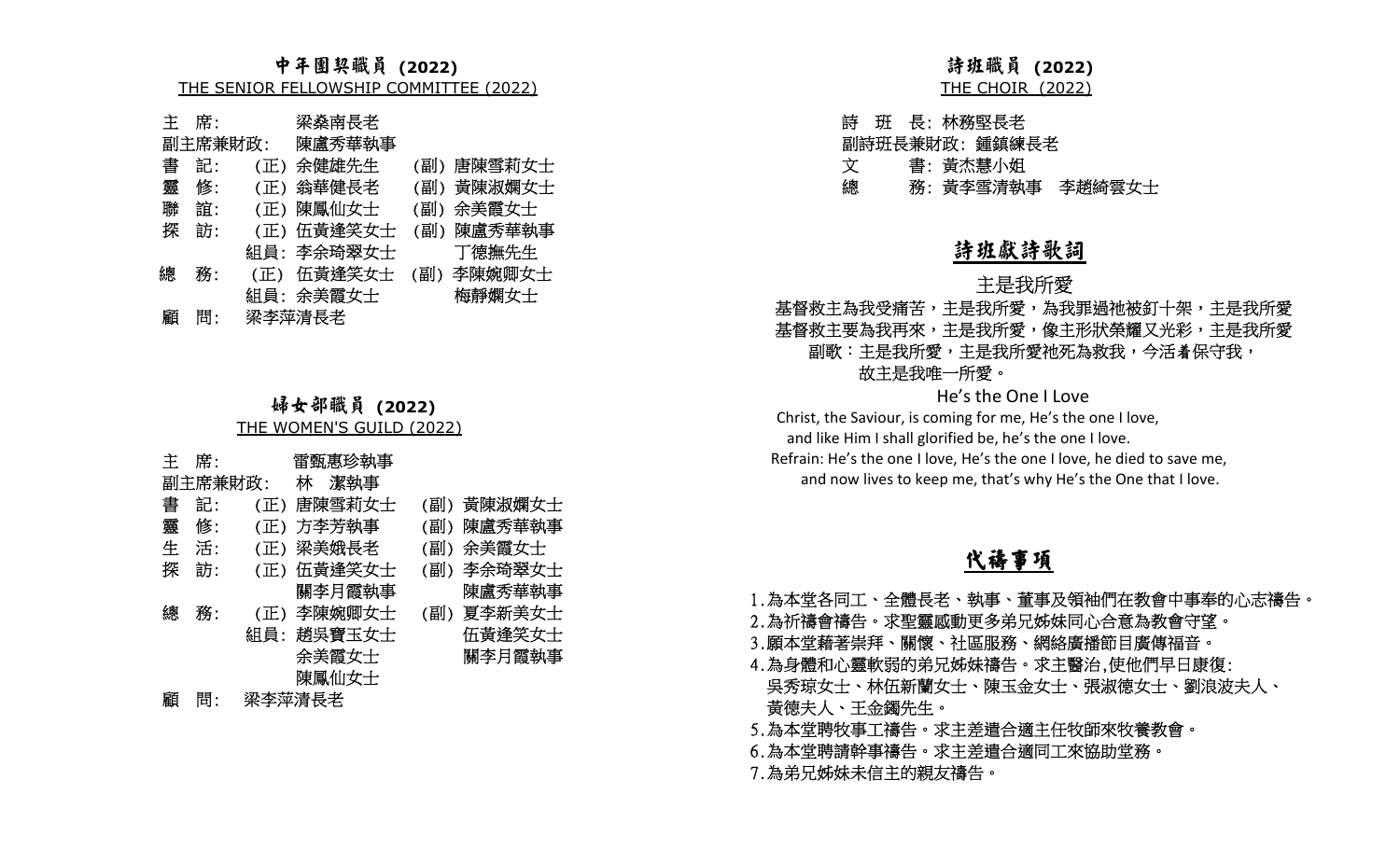# 報告事項

### 1.歡迎首次參加主日崇拜之新朋友,盼望你能繼續參加聚會,散會後請留下姓名, 通訊處及電話與司事,以便教會與你聯絡。

 We extend our welcome to those who are worshipping with us for the first time today. Please leave your name, address and phone number with the ushers so that we can contact you in the future. We hope to see you again.

- 2.祈禱會: 逢禮拜四下午二時在本堂舉行,歡迎各兄姊屆時參加,因疫情影響者請在不同地方一齊誠心為教會守望禱告。
- 3.下主日(二月六日)是聖餐主日,請各兄姊虔潔心靈,回堂守主聖餐。
- 4.教友個人資料 (如住址、電話、電郵等) 如有更改,請通知本堂,以便更新 作日後保持聯絡之用。
- 5.各兄姊於教會辦公時間內每日上午九時至下午五時可用本堂電話 **(212) 964-5488**或手提電話 **(917) 214-8596**聯絡同工。

6.本堂在網址 **www.fcpc.org** 上載主日週刊,講道錄音,請瀏覽及收聽。

# **誠聘主任牧師**

**紐約中華基督教⻑老會誠聘主任牧師。** 

**具美國⻑老會 (Presbyterian Church USA) 認同之神學學位,** 

### **三年服務堂會經驗, 需能講流利粵語, 及具備英語溝通能力。**

**請寄履歷致:PNC,**

The First Chinese Presbyterian Church

61 Henry Street, New York, NY 10002, <u>或電郵 f<mark>cpcsession@gmail.com</mark></u>

The First Chinese Presbyterian Church

is seeking a Pastor (Head of Staff).

The candidate should possess qualifications acceptable by

 the Presbyterian Church (USA) for Minister of Word and Sacrament, with 3 years of pastoral experience, and fluency in Cantonese and spoken English.

Please send resume to:

### PNC,

The First Chinese Presbyterian Church,

61 Henry Street, New York, NY10002, or Email: fcpcsession@gmail.com

# **誠聘 Position Vacant**

**紐約中華基督教⻑老會誠聘幹事。** 

**須有大學學歷; 能講流利粵語; 及具備英語,華語溝通能力**;

**中,英文,電腦打字。 請寄履歷致:**Administrative Assistant

The First Chinese Presbyterian Church

61 Henry Street, New York, NY 10002, <u>或電郵 f<mark>cpcny@yahoo.com</mark></u>

The First Chinese Presbyterian Church

is seeking an Administrative Assistant:

 The candidate should have some college credits; fluency in Cantonese; spoken English and Mandarin; and ability to type English and Chinese.Please send resume to:

Administrative Assistant

The First Chinese Presbyterian Church,

61 Henry Street, New York, NY10002, or Email: fcpcny@yahoo.com

# 主日聯合崇拜事奉人員

|        | 今主日(一月三十日)     | 下主日(二月六日)       |
|--------|----------------|-----------------|
|        | 各部各團契就職禮儀節     | 聖餐暨新春主日         |
| 講員/主席  | 邵一嵐宣教師 / 梁燊南長老 | 李澤華牧師 / 關悅雄長老   |
| 指揮/司琴  | 林主恩先生 / 江友正女士  | 林主恩先生 / 江友正女士   |
| 招<br>待 | 陳張愛萍長老         | 唐顯慶長老           |
| 就職禮主禮  | 嘉惠士牧師          |                 |
| 聖餐主禮   |                | 梁李萍清長老<br>梁燊南長老 |
| 聖餐襄禮   |                | 翁華健長老<br>關李月霞執事 |
|        |                | 胡國傑長老<br>方李芳執事  |
| 聖餐預備   |                | 陳盧秀華執事          |
| 錄音/音響  | 黃惠賜執事          | 黃惠賜執事           |